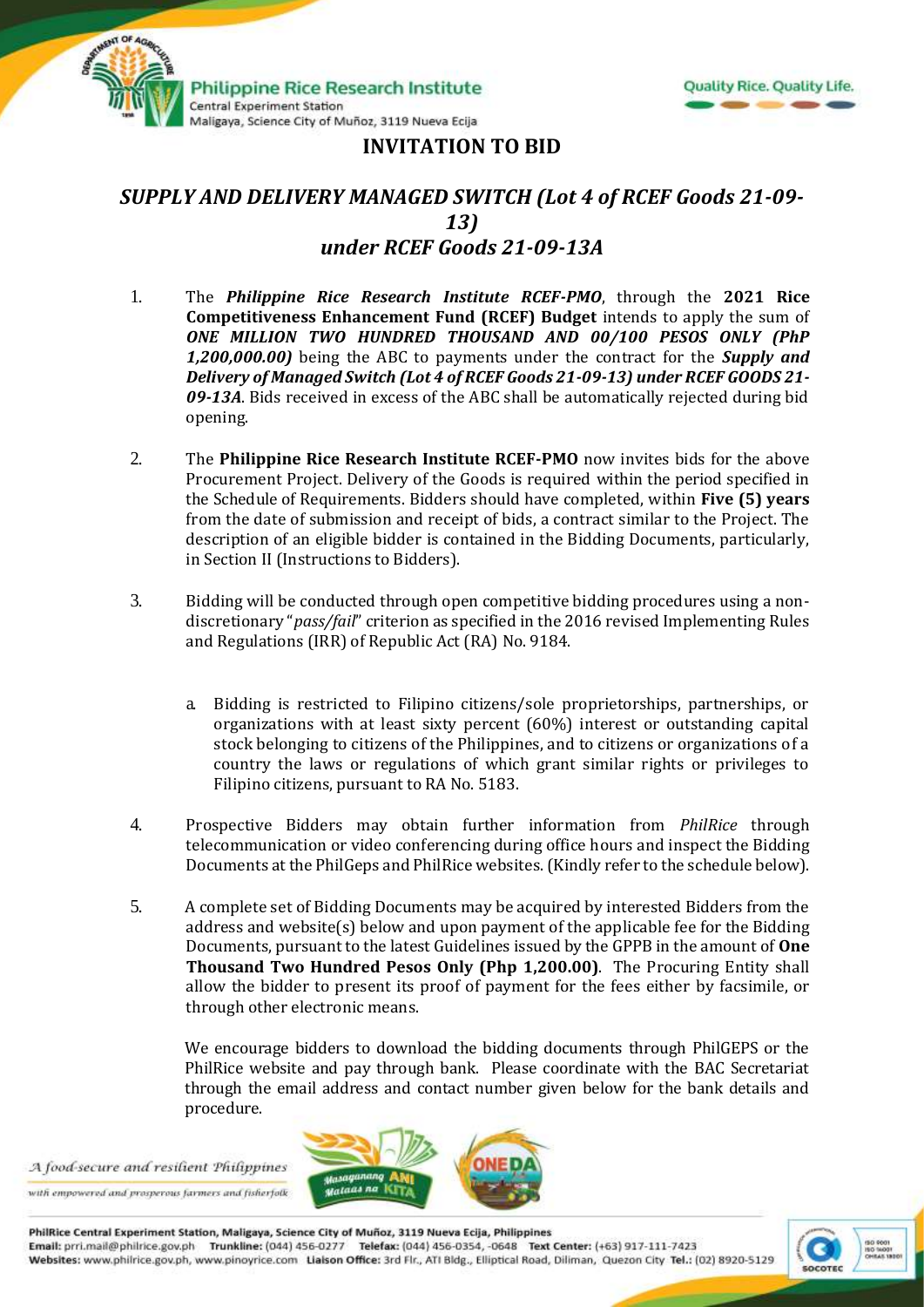



- 6. The **Philippine Rice Research Institute RCEF-PMO** will hold a Pre-Bid Conference through video conferencing or webcasting via zoom/webex on the date specified below which shall be open to all prospective bidders. A Personal Meeting ID will be sent through SMS or email for each participant at least one day before the event. Prospective bidders need to signify their intention to participate by sending LOI thru email given below.
- 7. Bids must be duly received by the BAC Secretariat at the address below on or before the date and time of submission of bids. (i) manual submission or through courier at the office address indicated below*.* Late bids shall not be accepted.
- 8. All Bids must be accompanied by a bid security in any of the acceptable forms and in the amount stated in **ITB** Clause 14.

Bid opening shall be on **October 28, 2021; 10:30AM** at the address given below via Zoom/Webex. Bids will be opened in the presence of the bidder's representatives who choose to attend the activity.

- 9. The **Philippine Rice Research Institute RCEF-PMO** reserves the right to reject any and all bids, declare a failure of bidding, or not award the contract at any time prior to contract award in accordance with Sections 35.6 and 41 of the 2016 revised IRR of RA No. 9184, without thereby incurring any liability to the affected bidder or bidders.
- **10. DA-PHILRICE DOES NOT CONDONE ANY FORM OF SOLICITATION ON ANY PROSPECTIVE WINNING AND LOSING BIDDERS BY ANY OF OUR STAFF/EMPLOYEES OR ANY OTHER PARTY. ANY SORT OF THIS KIND SHALL BE REPORTED IMMEDIATELY TO THE OFFICE OF THE SECRETARY OF THE NATIONAL BUREAU OF INVESTIGATION (NBI) FOR ENTRAPMENT AND PROPER INVESTIGATION.**
- 11. Please refer to the following schedule of activities:

| <b>Activity</b>                                                                                      | Date/Time                                                                        | <b>Remarks</b>                                                                                                                                                           |
|------------------------------------------------------------------------------------------------------|----------------------------------------------------------------------------------|--------------------------------------------------------------------------------------------------------------------------------------------------------------------------|
| of<br>Acceptance<br>queries through<br>telephone or video<br>call with the BAC<br><b>Secretariat</b> | October 7-15, 2021<br>(Except Holidays and<br>Weekends)<br>8:00AM<br>12:00<br>to | Queries on the bidding documents only.                                                                                                                                   |
|                                                                                                      | noon                                                                             | Queries on the technical specifications<br>should be in formal writing sent<br>through email or fax, addressed to the<br>BAC Chairperson through the BAC<br>Secretariat. |
| Availability<br>of<br>Bidding documents<br>and acceptance of<br>Payment                              | October 7-28, 2021                                                               | Downloadable through<br>PhilGEPS,<br>PhilRice Website and can be requested<br>through email.<br>Please call the BAC Secretariat for the<br>procedures on online payment  |



with empowered and prosperous farmers and fisherfolk



PhilRice Central Experiment Station, Maligaya, Science City of Muñoz, 3119 Nueva Ecija, Philippines Email: prri.mail@philrice.gov.ph Trunkline: (044) 456-0277 Telefax: (044) 456-0354, -0648 Text Center: (+63) 917-111-7423 Websites: www.philrice.gov.ph, www.pinoyrice.com Llaison Office: 3rd Flr., ATI Bldg., Elliptical Road, Diliman, Quezon City Tel.: (02) 8920-5129